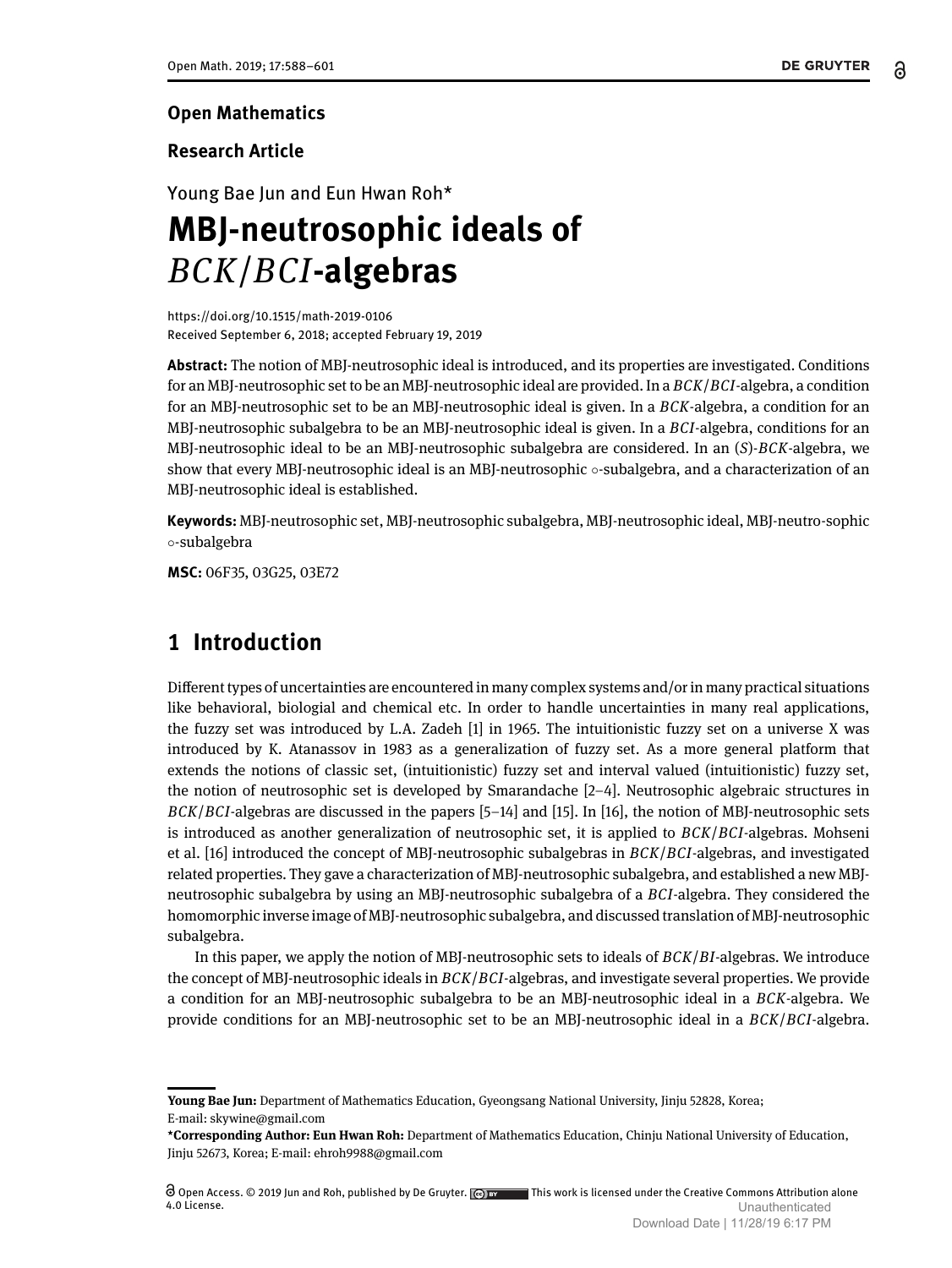We discuss relations between MBJ-neutrosophic subalgebras, MBJ-neutrosophic ∘-subalgebras and MBJneutrosophic ideals. In a *BCI*-algebra, we provide conditions for an MBJ-neutrosophic ideal to be an MBJneutrosophic subalgebra. In an (*S*)-*BCK*-algebra, we consider a characterization of an MBJ-neutrosophic ideal.

## **2 Preliminaries**

By a *BCI-algebra*, we mean a set *X* with a binary operation \* and a special element 0 that satisfies the following conditions:

- (I)  $((x * y) * (x * z)) * (z * y) = 0$ ,
- (II)  $(x * (x * y)) * y = 0$ ,
- (III)  $x * x = 0$ ,
- (IV)  $x * y = 0$ ,  $y * x = 0 \Rightarrow x = y$

for all  $x, y, z \in X$ . If a *BCI*-algebra *X* satisfies the following identity:

$$
(V) \ (\forall x \in X) (0 * x = 0),
$$

then *X* is called a *BCK-algebra.*

By a *weakly BCK-algebra* (see [\[17\]](#page-13-4)), we mean a *BCI*-algebra *X* satisfying  $0 \star x \leq x$  for all  $x \in X$ . Every *BCK*/*BCI*-algebra *X* satisfies the following conditions:

<span id="page-1-0"></span>
$$
(\forall x \in X) (x \star 0 = x), \tag{2.1}
$$

$$
(\forall x, y, z \in X) (x \leq y \Rightarrow x \star z \leq y \star z, z \star y \leq z \star x), \qquad (2.2)
$$

$$
(\forall x, y, z \in X) ((x * y) * z = (x * z) * y),
$$
\n(2.3)

$$
(\forall x, y, z \in X) ((x * z) * (y * z) \le x * y), \qquad (2.4)
$$

where  $x \le y$  if and only if  $x * y = 0$ . Any *BCI*-algebra *X* satisfies the following conditions (see [\[17\]](#page-13-4)):

$$
(\forall x, y \in X)(x \star (x \star (x \star y)) = x \star y), \tag{2.5}
$$

$$
(\forall x, y \in X)(0 \star (x \star y) = (0 \star x) \star (0 \star y)). \tag{2.6}
$$

A *BCI*-algebra *X* is said to be *p-semisimple* (see [\[17\]](#page-13-4)) if

$$
(\forall x \in X)(0 \star (0 \star x) = x). \tag{2.7}
$$

In a *p*-semisimple *BCI*-algebra *X*, the following holds:

$$
(\forall x, y \in X)(0 \star (x \star y) = y \star x, x \star (x \star y) = y).
$$
\n
$$
(2.8)
$$

A *BCI*-algebra *X* is said to be *associative* (see [\[17\]](#page-13-4)) if

$$
(\forall x, y, z \in X)((x \star y) \star z = x \star (y \star z)). \tag{2.9}
$$

By an  $(S)$ *-BCK-algebra*, we mean a *BCK*-algebra *X* such that, for any  $x, y \in X$ , the set

$$
\{z\in X\mid z\star x\leq y\}
$$

has the greatest element, written by  $x \circ y$  (see [\[18\]](#page-13-5)).

A nonempty subset *S* of a *BCK*/*BCI*-algebra *X* is called a *subalgebra* of *X* if  $x * y \in S$  for all  $x, y \in S$ . A subset *I* of a *BCK*/*BCI*-algebra *X* is called an *ideal* of *X* if it satisfies:

$$
0\in I,\tag{2.10}
$$

$$
(\forall x \in X) (\forall y \in I) (x * y \in I \Rightarrow x \in I).
$$
\n
$$
(2.11)
$$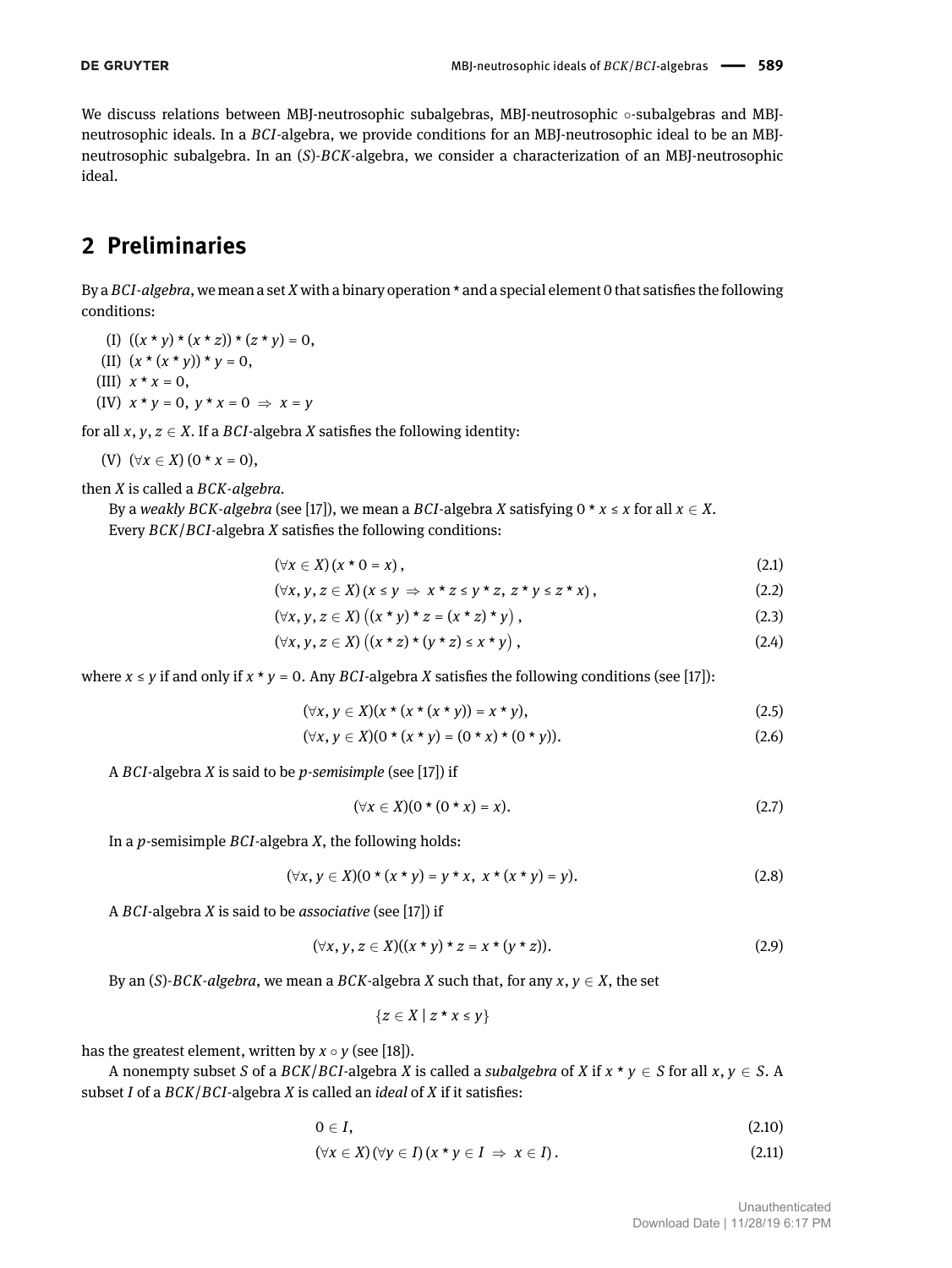A subset *I* of a *BCI*-algebra *X* is called a *closed ideal* of *X* (see [\[17\]](#page-13-4)) if it is an ideal of *X* which satises:

$$
(\forall x \in X)(x \in I \Rightarrow 0 \star x \in I).
$$
\n(2.12)

By an *interval number* we mean a closed subinterval  $\tilde{a} = [a^-, a^+]$  of *I*, where  $0 \le a^- \le a^+ \le 1$ . Denote by [*I*] the set of all interval numbers. Let us define what is known as *refined minimum* (briefly, rmin) and *refined maximum* (briefly, rmax) of two elements in [*I*]. We also define the symbols " $\succ$ ", " $\prec$ ", "=" in case of two elements in [*I*]. Consider two interval numbers  $\tilde{a}_1 := \lceil a_1^-, a_1^+ \rceil$  and  $\tilde{a}_2 := \lceil a_2^-, a_2^+ \rceil$  . Then

rmin {
$$
\tilde{a}_1
$$
,  $\tilde{a}_2$ } = [min { $a_1$ ,  $a_2$ }, min { $a_1$ ,  $a_2$ }],  
\nrmax { $\tilde{a}_1$ ,  $\tilde{a}_2$ } = [max { $a_1$ ,  $a_2$ }, max { $a_1$ ,  $a_2$ }],  
\n $\tilde{a}_1 \succeq \tilde{a}_2 \Leftrightarrow a_1$  ≥  $a_2$ ,  $a_1$  ≥  $a_2$ ,

and similarly we may have  $\tilde{a}_1 \prec \tilde{a}_2$  and  $\tilde{a}_1 = \tilde{a}_2$ . To say  $\tilde{a}_1 \succ \tilde{a}_2$  (resp.  $\tilde{a}_1 \prec \tilde{a}_2$ ) we mean  $\tilde{a}_1 \succ \tilde{a}_2$  and  $\tilde{a}_1 \neq \tilde{a}_2$  (resp.  $\tilde{a}_1 \preceq \tilde{a}_2$  and  $\tilde{a}_1 \neq \tilde{a}_2$ ). Let  $\tilde{a}_i \in [I]$  where  $i \in \Lambda$ . We define

$$
\min_{i \in \Lambda} \tilde{a}_i = \left[ \inf_{i \in \Lambda} a_i^-, \inf_{i \in \Lambda} a_i^+ \right] \text{ and } \sup_{i \in \Lambda} \tilde{a}_i = \left[ \sup_{i \in \Lambda} a_i^-, \sup_{i \in \Lambda} a_i^+ \right].
$$

Let *X* be a nonempty set. A function  $A: X \to [I]$  is called an *interval-valued fuzzy set* (briefly, an *IVF set*) in X. Let  $[I]^X$  stand for the set of all IVF sets in X. For every  $A\in [I]^X$  and  $x\in X$ ,  $A(x) = \big[A^-(x),A^+(x)\big]$  is called the *degree* of membership of an element *x* to *A*, where  $A^-: X \to I$  and  $A^+: X \to I$  are fuzzy sets in *X* which are called a *lower fuzzy set* and an *upper fuzzy set* in *X*, respectively. For simplicity, we denote *A* = [*A* − , *A* + ].

Let *X* be a non-empty set. A *neutrosophic set* (NS) in *X* (see [\[3\]](#page-12-4)) is a structure of the form:

$$
A := \{ \langle x; A_T(x), A_I(x), A_F(x) \rangle \mid x \in X \},
$$

where  $A_T: X \to [0,1]$  is a truth membership function,  $A_I: X \to [0,1]$  is an indeterminate membership function, and  $A_F: X \to [0, 1]$  is a false membership function. For the sake of simplicity, we shall use the symbol  $A = (A_T, A_I, A_F)$  for the neutrosophic set

$$
A := \{ \langle x; A_T(x), A_I(x), A_F(x) \rangle \mid x \in X \}.
$$

We refer the reader to the books [\[17,](#page-13-4) [18\]](#page-13-5) for further information regarding *BCK*/*BCI*-algebras, and to the site "http://fs.gallup.unm.edu/neutrosophy.htm" for further information regarding neutrosophic set theory. Let *X* be a non-empty set. By an *MBJ-neutrosophic set* in *X* (see [\[16\]](#page-13-3)), we mean a structure of the form:

$$
\mathcal{A}:=\{\langle \text{$x$};M_A(\text{$x$}),\tilde{B}_A(\text{$x$}),J_A(\text{$x$})\rangle\mid \text{$x\in X$}\},
$$

where *M<sup>A</sup>* and *J<sup>A</sup>* are fuzzy sets in *X*, which are called a truth membership function and a false membership function, respectively, and  $\tilde{B}_A$  is an IVF set in *X* which is called an indeterminate interval-valued membership function.

For the sake of simplicity, we shall use the symbol  $A = (M_A, \tilde{B}_A, J_A)$  for the MBJ-neutrosophic set

$$
\mathcal{A} := \{ \langle x; M_A(x), \tilde{B}_A(x), J_A(x) \rangle \mid x \in X \}.
$$

Let *X* be a *BCK*/*BCI*-algebra. An MBJ-neutrosophic set  $A = (M_A, B_A, J_A)$  in *X* is called an *MBJneutrosophic subalgebra* of *X* (see [\[16\]](#page-13-3)) if it satisfies:

$$
(\forall x, y \in X) \begin{pmatrix} M_A(x \star y) \ge \min\{M_A(x), M_A(y)\}, \\ \tilde{B}_A(x \star y) \ge \min\{\tilde{B}_A(x), \tilde{B}_A(y)\}, \\ J_A(x \star y) \le \max\{J_A(x), J_A(y)\}. \end{pmatrix}
$$
(2.13)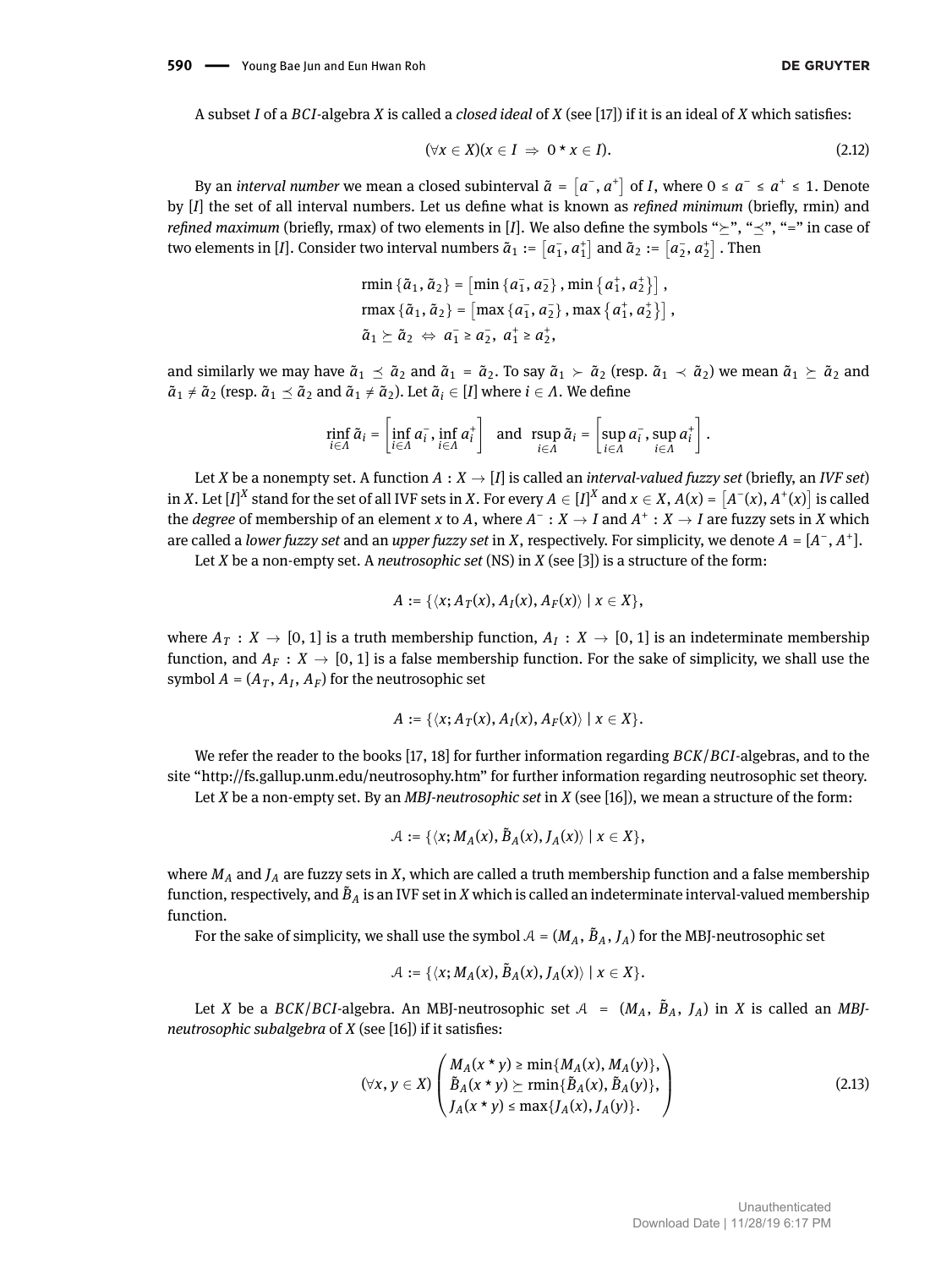# **3 MBJ-neutrosophic ideals of** *BCK***/***BCI***-algebras**

**Definition 3.1.** Let *X* be a *BCK*/*BCI*-algebra. An MBJ-neutrosophic set  $A = (M_A, B_A, J_A)$  in *X* is called an *MBJ-neutrosophic ideal* of *X* if it satisfies:

<span id="page-3-6"></span><span id="page-3-2"></span>
$$
(\forall x \in X) \begin{pmatrix} M_A(0) \geq M_A(x) \\ \tilde{B}_A(0) \geq \tilde{B}_A(x) \\ J_A(0) \leq J_A(x) \end{pmatrix}
$$
 (3.1)

and

$$
(\forall x, y \in X) \left( \begin{array}{c} M_A(x) \geq \min\{M_A(x * y), M_A(y)\} \\ \tilde{B}_A(x) \geq \min\{\tilde{B}_A(x * y), \tilde{B}_A(y)\} \\ J_A(x) \leq \max\{J_A(x * y), J_A(y)\} \end{array} \right). \tag{3.2}
$$

An MBJ-neutrosophic ideal  $A = (M_A, \tilde{B}_A, J_A)$  of a  $BCI$ -algebra  $X$  is said to be *closed* if

<span id="page-3-7"></span>
$$
(\forall x \in X) \begin{pmatrix} M_A(0 \star x) \ge M_A(x) \\ \tilde{B}_A(0 \star x) \ge \tilde{B}_A(x) \\ J_A(0 \star x) \le J_A(x) \end{pmatrix}.
$$
 (3.3)

<span id="page-3-4"></span>**Example 3.2.** Consider a set  $X = \{0, 1, 2, a\}$  with the binary operation  $*$  which is given in Table [1.](#page-3-0) Then  $(X;*,0)$  is a *BCI*-algebra (see [\[17\]](#page-13-4)). Let  $A = (M_A, B_A, J_A)$  be an MBJ-neutrosophic set in *X* defined by Table [2.](#page-3-1)

<span id="page-3-0"></span>**Table 1:** Cayley table for the binary operation "\*".

| $\star$        | $\Omega$      | 1             | $\mathcal{P}$ | а |
|----------------|---------------|---------------|---------------|---|
| $\mathbf 0$    | $\Omega$      | 0             | 0             | а |
| 1              | 1             | 0             | 0             | а |
| $\mathfrak{D}$ | $\mathcal{P}$ | $\mathcal{P}$ | 0             | а |
| a              | а             | а             | а             | 0 |

<span id="page-3-1"></span>**Table 2:** MBJ-neutrosophic set  $A = (M_A, \tilde{B}_A, J_A)$ .

| X             | $M_A(x)$ | $\tilde{B}_A(x)$ | $J_A(x)$ |
|---------------|----------|------------------|----------|
| 0             | 0.7      | [1.0, 1.0]       | 0.2      |
| 1             | 0.5      | [0.2, 0.6]       | 0.2      |
| $\mathcal{P}$ | 0.4      | [0.2, 0.6]       | 0.7      |
| а             | 0.3      | [0.2, 0.6]       | 0.7      |

It is routine to verify that  $A = (M_A, \tilde{B}_A, J_A)$  is a closed MBJ-neutrosophic ideal of X.

<span id="page-3-5"></span>**Proposition 3.3.** Let *X* be a BCK/BCI-algebra. Then every MBJ-neutrosophic ideal  $A = (M_A, B_A, J_A)$  of *X* satisfies the following assertion.

<span id="page-3-3"></span>
$$
x * y \le z \Rightarrow \begin{cases} M_A(x) \ge \min\{M_A(y), M_A(z)\}, \\ \tilde{B}_A(x) \ge \min\{\tilde{B}_A(y), \tilde{B}_A(z)\}, \\ J_A(x) \le \max\{J_A(y), J_A(z)\} \end{cases}
$$
(3.4)

*for all*  $x, y, z \in X$ .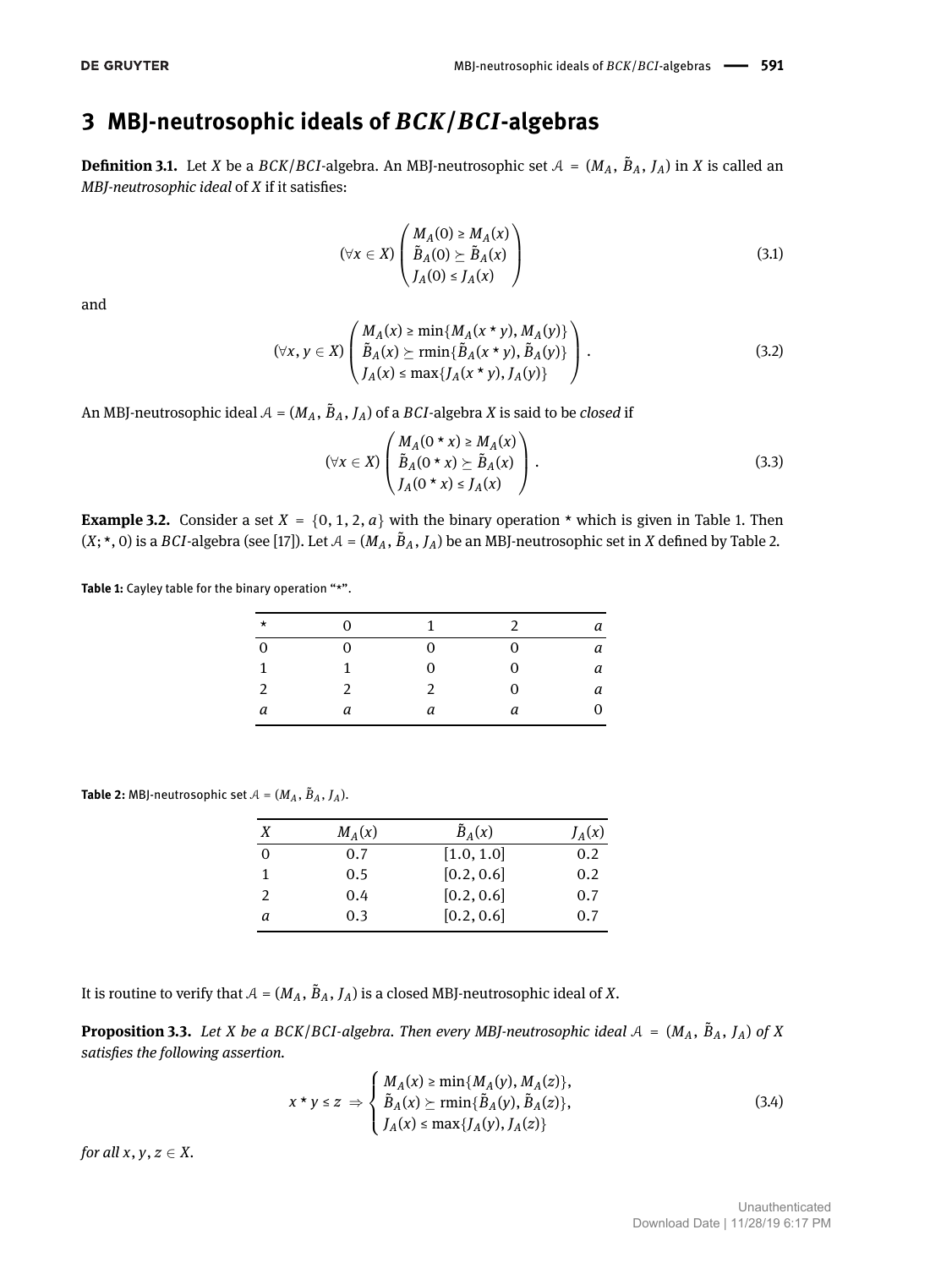$$
M_A(x * y) \ge \min\{M_A((x * y) * z), M_A(z)\} = \min\{M_A(0), M_A(z)\} = M_A(z),
$$
  

$$
\tilde{B}_A(x * y) \ge \min\{\tilde{B}_A((x * y) * z), \tilde{B}_A(z)\} = \min\{\tilde{B}_A(0), \tilde{B}_A(z)\} = \tilde{B}_A(z),
$$

and

$$
J_A(x * y) \le \max\{J_A((x * y) * z), J_A(z)\} = \max\{J_A(0), J_A(z)\} = J_A(z).
$$

It follows that

$$
M_A(x) \ge \min\{M_A(x \star y), M_A(y)\} = \min\{M_A(y), M_A(z)\},
$$
  

$$
\tilde{B}_A(x) \ge \min\{\tilde{B}_A(x \star y), \tilde{B}_A(y)\} = \min\{\tilde{B}_A(y), \tilde{B}_A(z)\},
$$

and

$$
J_A(x) \le \max\{J_A(x \star y), J_A(y)\} = \max\{J_A(y), J_A(z)\}.
$$

This completes the proof.

**Theorem 3.4.** *Every MBJ-neutrosophic set in a BCK*/*BCI-algebra X satisfying* [\(3.1\)](#page-3-2) *and* [\(3.4\)](#page-3-3) *is an MBJneutrosophic ideal of X.*

*Proof.* Let  $A = (M_A, \tilde{B}_A, J_A)$  be an MBJ-neutrosophic set in *X* satisfying [\(3.1\)](#page-3-2) and [\(3.4\)](#page-3-3). Note that  $x * (x * y) \le y$ for all  $x, y \in X$ . It follows from [\(3.4\)](#page-3-3) that

$$
M_A(x) \ge \min\{M_A(x \star y), M_A(y)\},\
$$
  

$$
\tilde{B}_A(x) \ge \min\{\tilde{B}_A(x \star y), \tilde{B}_A(y)\},\
$$

and

$$
J_A(x) \le \max\{J_A(x \star y), J_A(y)\}.
$$

Therefore  $A = (M_A, \tilde{B}_A, J_A)$  is an MBJ-neutrosophic ideal of X.

<span id="page-4-0"></span>**Theorem 3.5.** Given an MBJ-neutrosophic set  $A = (M_A, B_A, J_A)$  in a BCK/BCI-algebra X, if  $(M_A, J_A)$  is an intuitionistic fuzzy ideal of X, and  $B_A^+$  and  $B_A^+$  are fuzzy ideals of X, then  $A=(M_A,\tilde{B}_A,J_A)$  is an MBJ-neutrosophic *ideal of X.*

*Proof.* It is sufficient to show that  $\tilde{B}_A$  satisfies the condition

$$
(\forall x \in X)(\tilde{B}_A(0) \succeq \tilde{B}_A(x)) \tag{3.5}
$$

and

$$
(\forall x, y \in X)(\tilde{B}_A(x) \succeq \min{\{\tilde{B}_A(x \star y), \tilde{B}_A(y)\}}). \tag{3.6}
$$

For any  $x, y \in X$ , we get

$$
\tilde{B}_A(0) = [B_A^-(0), B_A^+(0)] \succeq [B_A^-(x), B_A^+(x)] = \tilde{B}_A(x)
$$

and

$$
\tilde{B}_A(x) = [B_A^-(x), B_A^+(x)]
$$
\n
$$
\succeq [\min\{B_A^-(x \star y), B_A^-(y)\}, \min\{B_A^+(x \star y), B_A^+(y)\}]
$$
\n
$$
= \min\{[B_A^-(x \star y), B_A^+(x \star y)], [B_A^-(y), B_A^+(y)]
$$
\n
$$
= \min\{\tilde{B}_A(x \star y), \tilde{B}_A(y)\}.
$$

Therefore  $A = (M_A, \tilde{B}_A, J_A)$  is an MBJ-neutrosophic ideal of X.

 $\Box$ 

 $\Box$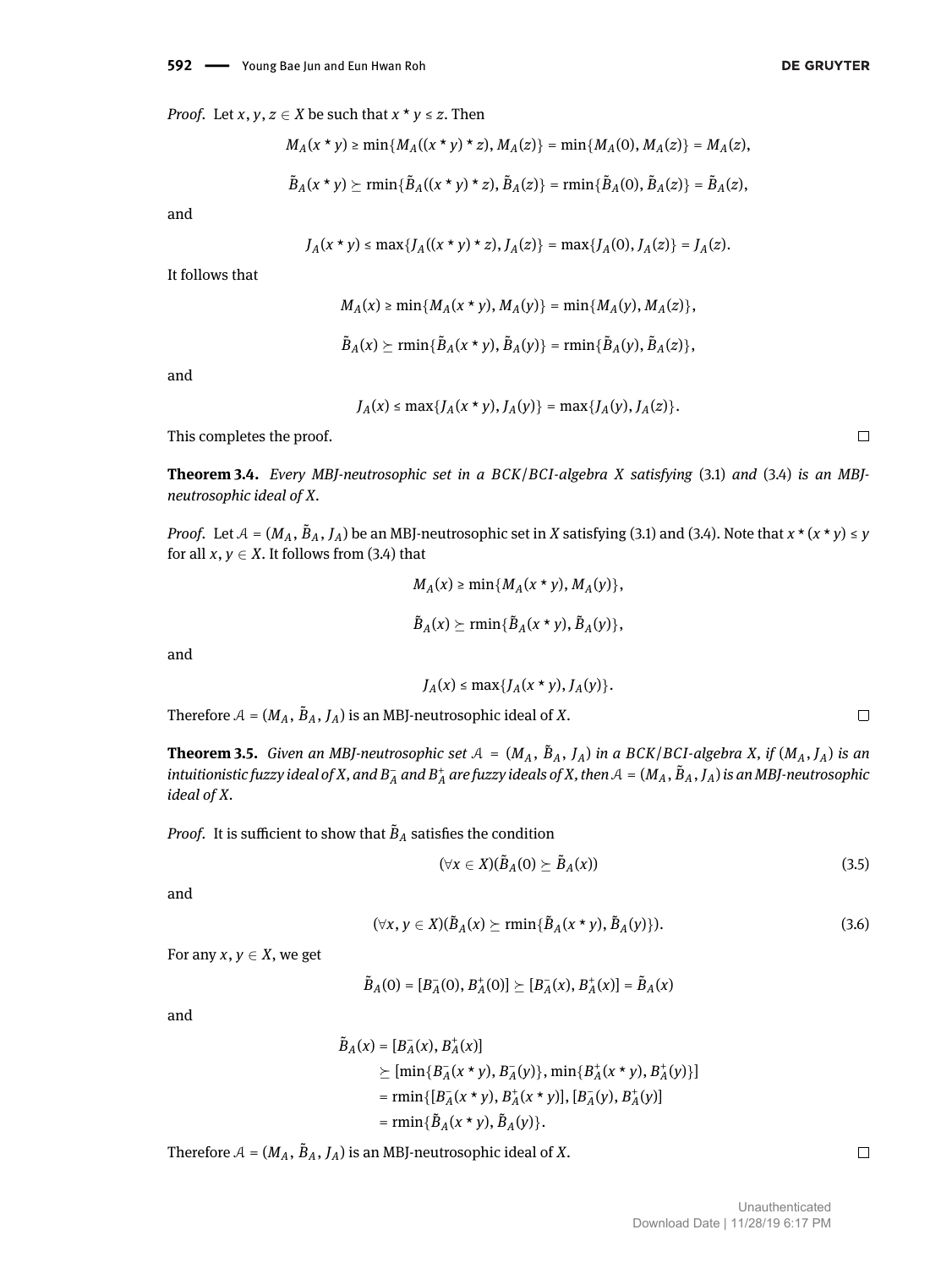If  $A = (M_A, \tilde{B}_A, J_A)$  is an MBJ-neutrosophic ideal of a  $BCK/BCI$ -algebra X, then

$$
[B_A^-(x), B_A^+(x)] = \tilde{B}_A(x) \succeq \min\{\tilde{B}_A(x * y), \tilde{B}_A(y)\}
$$
  
= 
$$
\min\{[B_A^-(x * y), B_A^+(x * y), [B_A^-(y), B_A^+(y)]\}
$$
  
= 
$$
[\min\{B_A^-(x * y), B_A^-(y)\}, \min\{B_A^+(x * y), B_A^+(y)\}]
$$

for all  $x, y \in X$ . It follows that  $B_A^-(x) \ge \min\{B_A^-(x \star y), B_A^-(y)\}\$  and  $B_A^+(x) \ge \min\{B_A^+(x \star y), B_A^+(y)\}\$ . Thus  $B_A^-(x)$ and *B* + *A* are fuzzy ideals of *X*. But (*MA*, *JA*) is not an intuitionistic fuzzy ideal of *X* as seen in Example [3.2.](#page-3-4) This shows that the converse of Theorem [3.5](#page-4-0) is not true.

Given an MBJ-neutrosophic set  $A = (M_A, \tilde{B}_A, J_A)$  in a  $BCK/BCI$ -algebra  $X$ , we consider the following sets.

$$
U(M_A; t) := \{x \in X \mid M_A(x) \ge t\},
$$
  
\n
$$
U(\tilde{B}_A; [\delta_1, \delta_2]) := \{x \in X \mid \tilde{B}_A(x) \ge [\delta_1, \delta_2]\},
$$
  
\n
$$
L(J_A; s) := \{x \in X \mid J_A(x) \le s\},
$$

where  $t, s \in [0, 1]$  and  $[\delta_1, \delta_2] \in [I]$ .

**Theorem 3.6.** An MBJ-neutrosophic set  $A = (M_A, B_A, J_A)$  in a BCK/BCI-algebra X is an MBJ-neutrosophic ideal of X if and only if the non-empty sets U(M<sub>A</sub>; t), U( $\tilde{B}_A$ ; [ $\delta_1,\delta_2$ ]) and L(J<sub>A</sub>; s) are ideals of X for all t,  $s\in[0,1]$ *and*  $[\delta_1, \delta_2] \in [I].$ 

*Proof.* Suppose that  $A = (M_A, \tilde{B}_A, J_A)$  is an MBJ-neutrosophic ideal of *X*. Let  $t, s \in [0, 1]$  and  $[\delta_1, \delta_2] \in [I]$  be such that  $U(M_A;t), U(\tilde{B}_A; [\delta_1, \delta_2])$  and  $L(J_A;s)$  are non-empty. Obviously,  $0 \in U(M_A;t) \cap U(\tilde{B}_A; [\delta_1, \delta_2]) \cap$  $L(J_A; s)$ . For any x, y, a, b, u,  $v \in X$ , if  $x * y \in U(M_A; t)$ ,  $y \in U(M_A; t)$ ,  $a * b \in U(\tilde{B}_A; [\delta_1, \delta_2])$ ,  $b \in$  $U(B_A; [\delta_1, \delta_2])$ ,  $u * v \in L(J_A; s)$  and  $v \in L(J_A; s)$ , then

$$
M_A(x) \ge \min\{M_A(x * y), M_A(y)\} \ge \min\{t, t\} = t,
$$
  
\n
$$
\tilde{B}_A(a) \ge \min\{\tilde{B}_A(a * b), \tilde{B}_A(b)\} \ge \min\{[\delta_1, \delta_2], [\delta_1, \delta_2]\} = [\delta_1, \delta_2],
$$
  
\n
$$
J_A(u) \le \max\{J_A(u * v), J_A(v)\} \le \min\{s, s\} = s,
$$

and so  $x\in U(M_A;t),$   $a\in U(\tilde{B}_A;[\delta_1,\delta_2])$  and  $u\in L(\tilde{J}_A;s).$  Therefore  $U(M_A;t),$   $U(\tilde{B}_A;[\delta_1,\delta_2])$  and  $L(\tilde{J}_A;s)$  are ideals of *X*.

Conversely, assume that the non-empty sets  $U(M_A;t)$ ,  $U(\tilde{B}_A;[\delta_1,\delta_2])$  and  $L(J_A;s)$  are ideals of  $X$  for all  $t,s \in [0,1]$  and  $[\delta_1,\delta_2] \in [I]$ . Assume that  $M_A(0) \leftarrow M_A(a), \tilde{B}_A(0) \leftarrow \tilde{B}_A(a)$  and  $J_A(0) > J_A(a)$  for some  $a\in X.$  Then  $0\notin U(M_A;M_A(a))\cap U(\tilde{B}_A;\tilde{B}_A(a))\cap L(J_A;J_A(a),$  which is a contradiction. Hence  $M_A(0)\geq M_A(x),$  $\widetilde{B}_A(0) \succeq \widetilde{B}_A(x)$  and  $J_A(0) \leq J_A(x)$  for all  $x \in X$ . If

$$
M_A(a_0) < \min\{M_A(a_0 * b_0), M_A(b_0)\}\
$$

for some  $a_0, b_0 \in X$ , then  $a_0 * b_0 \in U(M_A; t_0)$  and  $b_0 \in U(M_A; t_0)$  but  $a_0 \notin U(M_A; t_0)$  for  $t_0 := \min\{M_A(a_0 * b_0)\}$  $b_0$ ,  $M_A(b_0)$ . This is a contradiction, and thus  $M_A(a) \ge \min\{M_A(a * b), M_A(b)\}\$  for all  $a, b \in X$ . Similarly, we can show that  $J_A(a) \le \max\{J_A(a*b), J_A(b)\}$  for all  $a, b \in X$ . Suppose that  $\tilde{B}_A(a_0) \prec \min\{\tilde{B}_A(a_0*b_0), \tilde{B}_A(b_0)\}$ for some  $a_0, b_0 \in X$ . Let  $\tilde{B}_A(a_0 * b_0) = [\lambda_1, \lambda_2], \tilde{B}_A(b_0) = [\lambda_3, \lambda_4]$  and  $\tilde{B}_A(a_0) = [\delta_1, \delta_2]$ . Then

 $[\delta_1, \delta_2] \prec \min\{[\lambda_1, \lambda_2], [\lambda_3, \lambda_4]\} = [\min\{\lambda_1, \lambda_3\}, \min\{\lambda_2, \lambda_4\}],$ 

and so  $\delta_1$  < min{ $\lambda_1$ ,  $\lambda_3$ } and  $\delta_2$  < min{ $\lambda_2$ ,  $\lambda_4$ }. Taking

$$
[\gamma_1, \gamma_2] := \frac{1}{2} \left( \tilde{B}_A(a_0) + \text{rmin} \{ \tilde{B}_A(a_0 * b_0), \tilde{B}_A(b_0) \} \right)
$$

implies that

$$
[\gamma_1, \gamma_2] = \frac{1}{2} ([\delta_1, \delta_2] + [\min\{\lambda_1, \lambda_3\}, \min\{\lambda_2, \lambda_4\}])
$$
  
=  $[\frac{1}{2}(\delta_1 + \min\{\lambda_1, \lambda_3\}), \frac{1}{2}(\delta_2 + \min\{\lambda_2, \lambda_4\})].$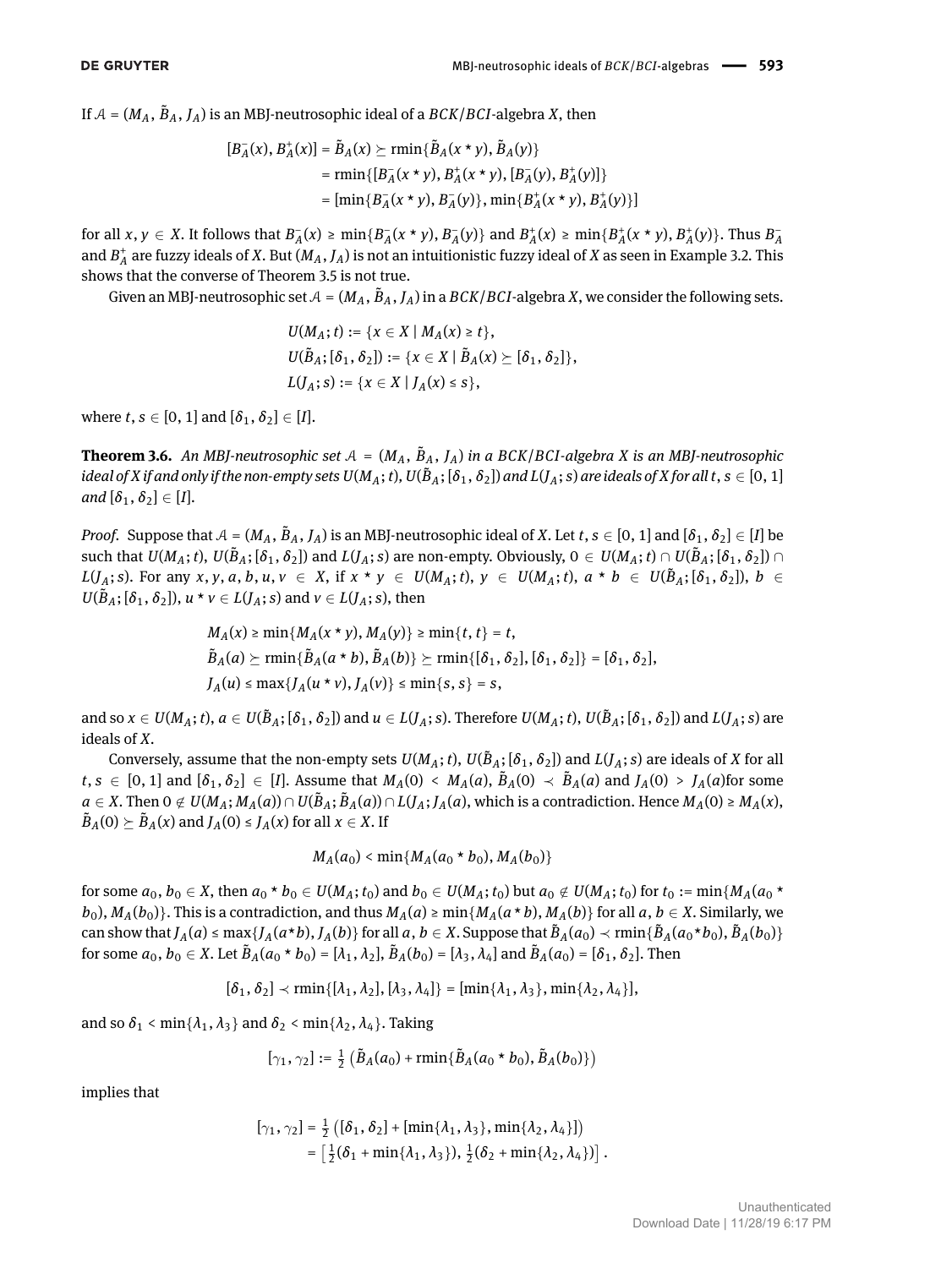It follows that

$$
\min\{\lambda_1,\lambda_3\} > \gamma_1 = \frac{1}{2}(\delta_1 + \min\{\lambda_1,\lambda_3\}) > \delta_1
$$

and

$$
\min\{\lambda_2,\lambda_4\} > \gamma_2 = \frac{1}{2}(\delta_2 + \min\{\lambda_2,\lambda_4\}) > \delta_2.
$$

Hence  $[\min\{\lambda_1, \lambda_3\}, \min\{\lambda_2, \lambda_4\}] \succ [\gamma_1, \gamma_2] \succ [\delta_1, \delta_2] = \tilde{B}_A(a_0)$ , and therefore  $a_0 \notin U(\tilde{B}_A; [\gamma_1, \gamma_2])$ . On the other hand,

$$
\tilde{B}_{A}(a_{0} \star b_{0}) = [\lambda_{1}, \lambda_{2}] \succeq [\min\{\lambda_{1}, \lambda_{3}\}, \min\{\lambda_{2}, \lambda_{4}\}] \succ [\gamma_{1}, \gamma_{2}]
$$

and

<span id="page-6-0"></span>
$$
\tilde{B}_A(b_0) = [\lambda_3, \lambda_4] \succeq [\min\{\lambda_1, \lambda_3\}, \min\{\lambda_2, \lambda_4\}] \succ [\gamma_1, \gamma_2],
$$

that is,  $a_0 * b_0$ ,  $b_0 \in U(\tilde{B}_A; [\gamma_1,\gamma_2])$ . This is a contradiction, and therefore  $\tilde{B}_A(x) \succeq \min\{\tilde{B}_A(x * y), \tilde{B}_A(y)\}$  for all  $x, y \in X$ . Consequently  $A = (M_A, \tilde{B}_A, J_A)$  is an MBJ-neutrosophic ideal of  $X$ .  $\Box$ 

<span id="page-6-1"></span>**Theorem 3.7.** Given an ideal I of a BCK/BCI-algebra X, let  $A = (M_A, \tilde{B}_A, J_A)$  be an MBJ-neutrosophic set in X *defined by* 

$$
M_A(x) = \begin{cases} t & \text{if } x \in I, \\ 0 & \text{otherwise,} \end{cases} \qquad \tilde{B}_A(x) = \begin{cases} [\gamma_1, \gamma_2] & \text{if } x \in I, \\ [0, 0] & \text{otherwise,} \end{cases} \qquad J_A(x) = \begin{cases} s & \text{if } x \in I, \\ 1 & \text{otherwise,} \end{cases}
$$
 (3.7)

*where*  $t \in (0, 1]$ ,  $s \in [0, 1)$  *and*  $\gamma_1, \gamma_2 \in (0, 1]$  *with*  $\gamma_1 < \gamma_2$ . Then  $A = (M_A, \tilde{B}_A, J_A)$  *is an MBJ-neutrosophic ideal of X* such that  $U(M_A; t) = U(\tilde{B}_A; [\gamma_1, \gamma_2]) = L(J_A; s) = I$ .

*Proof.* Let *x*,  $y \in X$ . If  $x * y \in I$  and  $y \in I$ , then  $x \in I$  and so

$$
M_A(x) = t = \min\{M_A(x * y), M_A(y)\},
$$
  
\n
$$
\tilde{B}_A(x) = [\gamma_1, \gamma_2] = \min\{[\gamma_1, \gamma_2], [\gamma_1, \gamma_2]\} = \min\{\tilde{B}_A(x * y), \tilde{B}_A(y)\},
$$
  
\n
$$
J_A(x) = s = \max\{J_A(x * y), J_A(y)\}.
$$

If any one of x \* y and y is contained in I, say  $x * y \in K$ , then  $M_A(x * y) = t$ ,  $\tilde{B}_A(x * y) = [\gamma_1, \gamma_2]$ ,  $J_A(x * y) = s$ ,  $M_A(y) = 0$ ,  $\tilde{B}_A(y) = [0, 0]$  and  $J_A(y) = 1$ . Hence

$$
M_A(x) \ge 0 = \min\{t, 0\} = \min\{M_A(x * y), M_A(y)\},
$$
  
\n
$$
\tilde{B}_A(x) \ge [0, 0] = \min\{[\gamma_1, \gamma_2], [0, 0]\} = \min\{\tilde{B}_A(x * y), \tilde{B}_A(y)\},
$$
  
\n
$$
J_A(x) \le 1 = \max\{s, 1\} = \max\{J_A(x * y), J_A(y)\}.
$$

If  $x * y$ ,  $y \notin K$ , then  $M_A(x * y) = 0 = M_A(y)$ ,  $\tilde{B}_A(x * y) = [0, 0] = \tilde{B}_A(y)$  and  $J_A(x * y) = 1 = J_A(y)$ . It follows that

$$
M_A(x) \ge 0 = \min\{0, 0\} = \min\{M_A(x * y), M_A(y)\},
$$
  
\n
$$
\tilde{B}_A(x) \ge [0, 0] = \min\{[0, 0], [0, 0]\} = \min\{\tilde{B}_A(x * y), \tilde{B}_A(y)\},
$$
  
\n
$$
J_A(x) \le 1 = \max\{1, 1\} = \max\{J_A(x * y), J_A(y)\}.
$$

It is obvious that  $M_A(0) \ge M_A(x)$ ,  $\tilde{B}_A(0) \succeq \tilde{B}_A(x)$  and  $J_A(0) \le J_A(x)$  for all  $x \in X$ . Therefore  $\mathcal{A} = (M_A, \tilde{B}_A, J_A)$ is an MBJ-neutrosophic ideal of *X*. Obviously, we have  $U(M_A; t) = U(\tilde{B}_A; [\gamma_1, \gamma_2]) = L(J_A; s) = I$ .  $\Box$ 

**Theorem 3.8.** For any non-empty subset I of X, let  $A = (M_A, B_A, J_A)$  be an MBJ-neutrosophic set in X which is given in [\(3.7\)](#page-6-0). If  $A = (M_A, B_A, J_A)$  is an MBJ-neutrosophic ideal of X, then I is an ideal of X.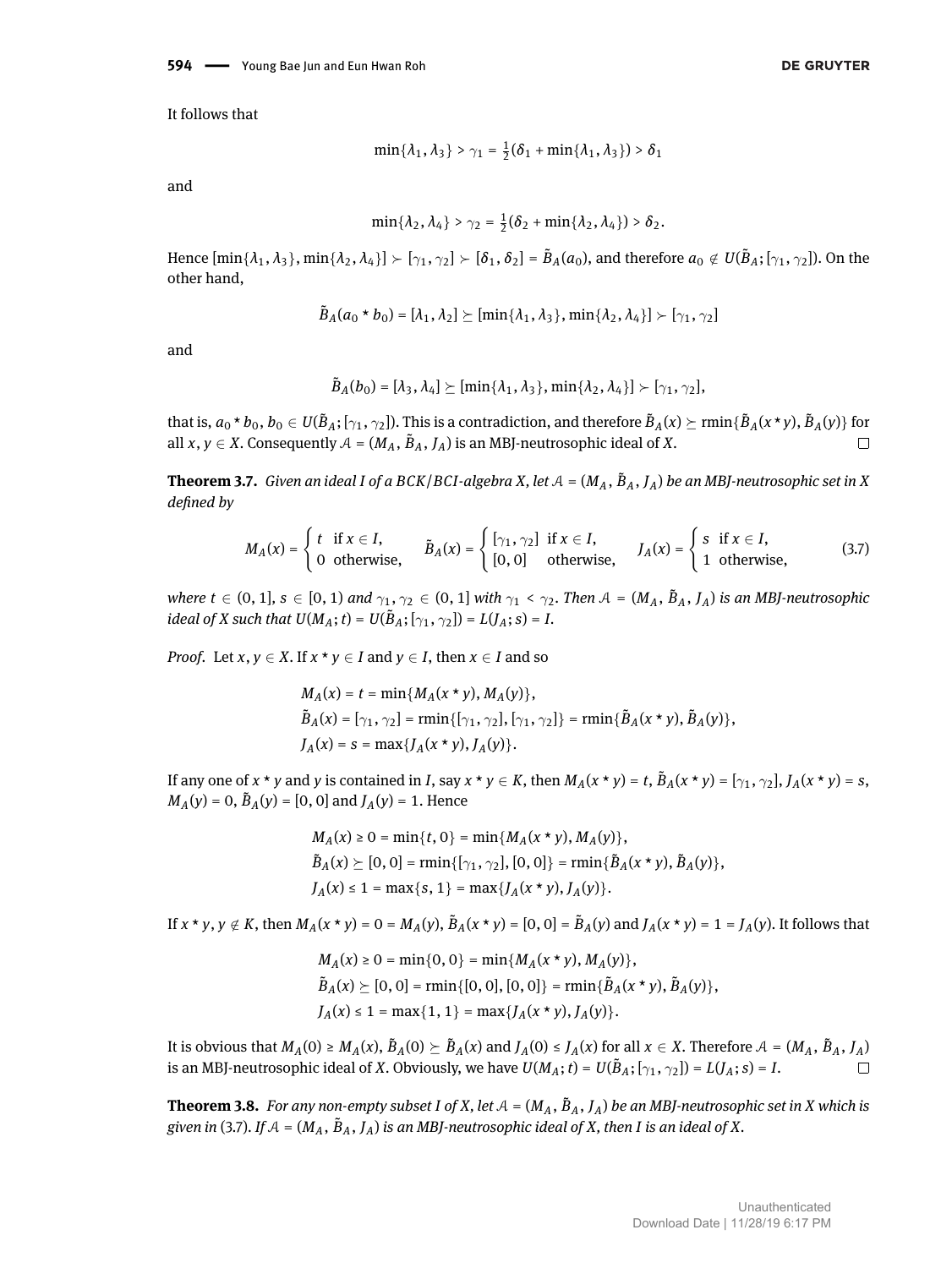*Proof.* Obviously,  $0 \in I$ . Let  $x, y \in X$  be such that  $x * y \in I$  and  $y \in I$ . Then  $M_A(x * y) = t = M_A(y)$ ,  $\tilde{B}_A(x \star y) = [\gamma_1, \gamma_2] = \tilde{B}_A(y)$  and  $J_A(x \star y) = s = J_A(y)$ . Thus

$$
M_A(x) \ge \min\{M_A(x * y), M_A(y)\} = t,
$$
  
\n
$$
\tilde{B}_A(x) \ge \min\{\tilde{B}_A(x * y), \tilde{B}_A(y)\} = [\gamma_1, \gamma_2],
$$
  
\n
$$
J_A(x) \le \max\{J_A(x * y), J_A(y)\} = s,
$$

and hence  $x \in I$ . Therefore *I* is an ideal of *X*.

<span id="page-7-0"></span>**Theorem 3.9.** *In a BCK-algebra, every MBJ-neutrosophic ideal is an MBJ-neutrosophic subalgebra.*

*Proof.* Let  $A = (M_A, B_A, J_A)$  be an MBJ-neutrosophic ideal of a *BCK*-algebra *X*. Since  $(x * y) * x \leq y$  for all  $x, y \in X$ , it follows from Proposition [3.3](#page-3-5) that

$$
M_A(x * y) \ge \min\{M_A(x), M_A(y)\},
$$
  

$$
\tilde{B}_A(x * y) \ge \min\{\tilde{B}_A(x), \tilde{B}_A(y)\},
$$
  

$$
J_A(x * y) \le \max\{J_A(x), J_A(y)\}
$$

for all  $x, y \in X$ . Hence  $\mathcal{A} = (M_A, \tilde{B}_A, J_A)$  is an MBJ-neutrosophic subalgebra of a  $BCK$ -algebra  $X$ .

The converse of Theorem [3.9](#page-7-0) may not be true as seen in the following example.

**Example 3.10.** Consider a *BCK*-algebra  $X = \{0, 1, 2, 3\}$  with the binary operation  $*$  which is given in Table [3.](#page-7-1) Let  $A = (M_A, \tilde{B}_A, J_A)$  be an MBJ-neutrosophic set in *X* defined by Table [4.](#page-7-2) Then  $A = (M_A, \tilde{B}_A, J_A)$  is an MBJ-neutrosophic subalgebra of *X*, but it is not an MBJ-neutrosophic ideal of *X* since

$$
\tilde{B}_A(1) \not\succeq \min\{\tilde{B}_A(1 \star 2), \tilde{B}_A(2)\}.
$$

<span id="page-7-1"></span>**Table 3:** Cayley table for the binary operation "\*".

| $\star$        | $\Omega$ | $\mathbf{1}$ | $\mathcal{P}$ | 3            |
|----------------|----------|--------------|---------------|--------------|
| $\overline{0}$ | $\Omega$ | 0            | 0             | 0            |
| 1              |          | 0            | 0             | $\mathbf{1}$ |
| 2              | 2        | 1            | 0             | 2            |
| 3              | 3        | 3            | 3             | 0            |

<span id="page-7-2"></span>**Table 4:** MBJ-neutrosophic set  $A = (M_A, \tilde{B}_A, J_A)$ .

| Х             | $M_A(x)$ | $\tilde{B}_A(x)$ | $J_A(x)$ |
|---------------|----------|------------------|----------|
| $\Omega$      | 0.7      | [0.3, 0.8]       | 0.2      |
| 1             | 0.4      | [0.2, 0.6]       | 0.3      |
| $\mathcal{P}$ | 0.4      | [0.3, 0.8]       | 0.4      |
| 3             | 0.6      | [0.2, 0.6]       | 0.5      |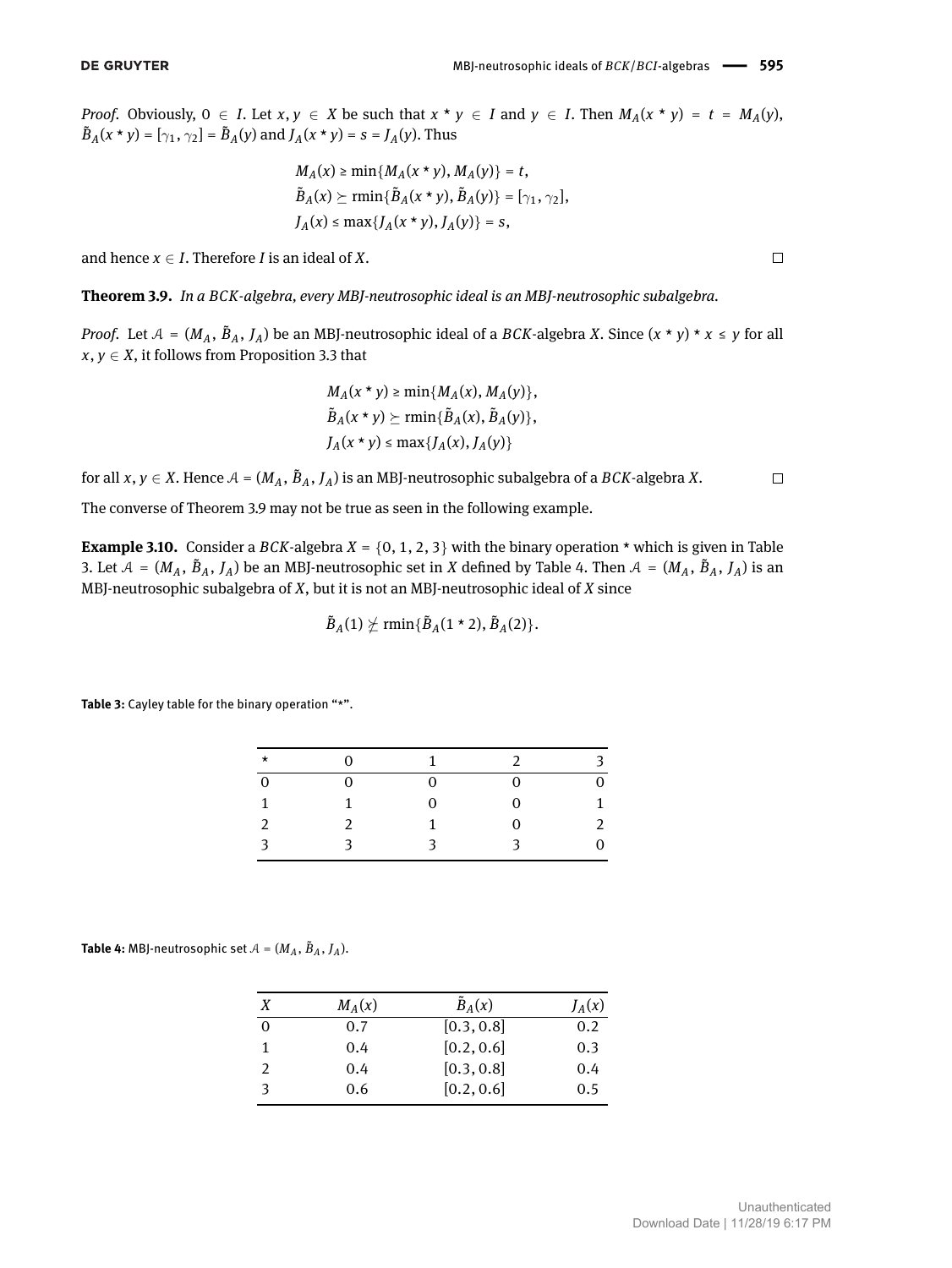We provide a condition for an MBJ-neutrosophic subalgebra to be an MBJ-neutrosophic ideal in a *BCK*algebra.

**Theorem 3.11.** Let  $A = (M_A, B_A, J_A)$  be an MBJ-neutrosophic subalgebra of a BCK-algebra X satisfying the *condition* [\(3.4\)](#page-3-3). Then  $A = (M_A, B_A, J_A)$  *is an MBJ-neutrosophic ideal of*  $X$ .

*Proof.* For any  $x \in X$ , we get

$$
M_A(0) = M_A(x * x) \ge \min\{M_A(x), M_A(x)\} = M_A(x),
$$

$$
\tilde{B}_A(0) = \tilde{B}_A(x \star x) \succeq \min{\{\tilde{B}_A(x), \tilde{B}_A(x)\}}
$$
  
=  $\min{\{[B_A^-(x), B_A^+(x)], [B_A^-(x), B_A^+(x)]\}}$   
=  $[B_A^-(x), B_A^+(x)] = \tilde{B}_A(x),$ 

and

$$
J_A(0) = J_A(x * x) \le \max\{J_A(x), J_A(x)\} = J_A(x).
$$

Since  $x * (x * y) \le y$  for all  $x, y \in X$ , it follows from [\(3.4\)](#page-3-3) that

$$
M_A(x) \ge \min\{M_A(x \star y), M_A(y)\},
$$
  

$$
\tilde{B}_A(x) \ge \min\{\tilde{B}_A(x \star y), \tilde{B}_A(y)\},
$$
  

$$
J_A(x) \le \max\{J_A(x \star y), J_A(y)\}
$$

for all  $x, y \in X$ . Therefore  $A = (M_A, \tilde{B}_A, J_A)$  is an MBJ-neutrosophic ideal of  $X$ .

Theorem [3.9](#page-7-0) is not true in a *BCI*-algebra as seen in the following example.

**Example 3.12.** Let (*Y*, \*, 0) be a *BCI*-algebra and let (Z, −, 0) be an adjoint *BCI*-algebra of the additive group  $(\mathbb{Z}, +, 0)$  of integers. Then  $X = Y \times \mathbb{Z}$  is a *BCI*-algebra and  $I = Y \times \mathbb{N}$  is an ideal of *X* where  $\mathbb{N}$  is the set of all non-negative integers (see [\[17\]](#page-13-4)). Let  $\mathcal{A} = (M_A, \, \tilde{B}_A, \, J_A)$  be an MBJ-neutrosophic set in  $X$  defined by

$$
M_A(x) = \begin{cases} t & \text{if } x \in I, \\ 0 & \text{otherwise,} \end{cases} \qquad \tilde{B}_A(x) = \begin{cases} [\gamma_1, \gamma_2] & \text{if } x \in I, \\ [0, 0] & \text{otherwise,} \end{cases} \qquad J_A(x) = \begin{cases} s & \text{if } x \in I, \\ 1 & \text{otherwise,} \end{cases}
$$
 (3.8)

where  $t\in(0,1], s\in[0,1)$  and  $\gamma_1,\gamma_2\in(0,1]$  with  $\gamma_1<\gamma_2$ . Then  $\mathcal{A}=(M_A,\tilde{B}_A,J_A)$  is an MBJ-neutrosophic ideal of *X* by Theorem [3.7.](#page-6-1) But it is not an MBJ-neutrosophic subalgebra of *X* since

$$
M_A((0,0) \star (0,1)) = M_A((0,-1)) = 0 < t = \min\{M_A((0,0)), M_A(0,1))\},\
$$

$$
\tilde{B}_A((0,0)\star(0,2))=\tilde{B}_A((0,-2))=[0,0]\prec[\gamma_1,\gamma_2]=\min\{\tilde{B}_A((0,0)),\tilde{B}_A(0,2))\},
$$

and/or

$$
J_A((0,0)\star(0,3))=J_A((0,-3))=1>s=\max\{J_A((0,0)),J_A(0,3))\}.
$$

**Definition 3.13.** An MBJ-neutrosophic ideal  $A = (M_A, \tilde{B}_A, J_A)$  of a  $BCI$ -algebra  $X$  is said to be *closed* if

$$
(\forall x \in X)(M_A(0 * x) \ge M_A(x), \tilde{B}_A(0 * x) \ge \tilde{B}_A(x), J_A(0 * x) \le J_A(x)).
$$
\n(3.9)

<span id="page-8-0"></span>**Theorem 3.14.** *In a BCI-algebra, every closed MBJ-neutrosophic ideal is an MBJ-neutrosophic subalgebra.*

*Proof.* Let  $A = (M_A, \tilde{B}_A, J_A)$  be a closed MBJ-neutrosophic ideal of a *BCI*-algebra *X*. Using [\(3.2\)](#page-3-6), [\(2.3\)](#page-1-0), (III) and [\(3.3\)](#page-3-7), we have

 $M_A(x * y) \ge \min\{M_A((x * y) * x), M_A(x)\} = \min\{M_A(0 * y), M_A(x)\} \ge \min\{M_A(y), M_A(x)\},$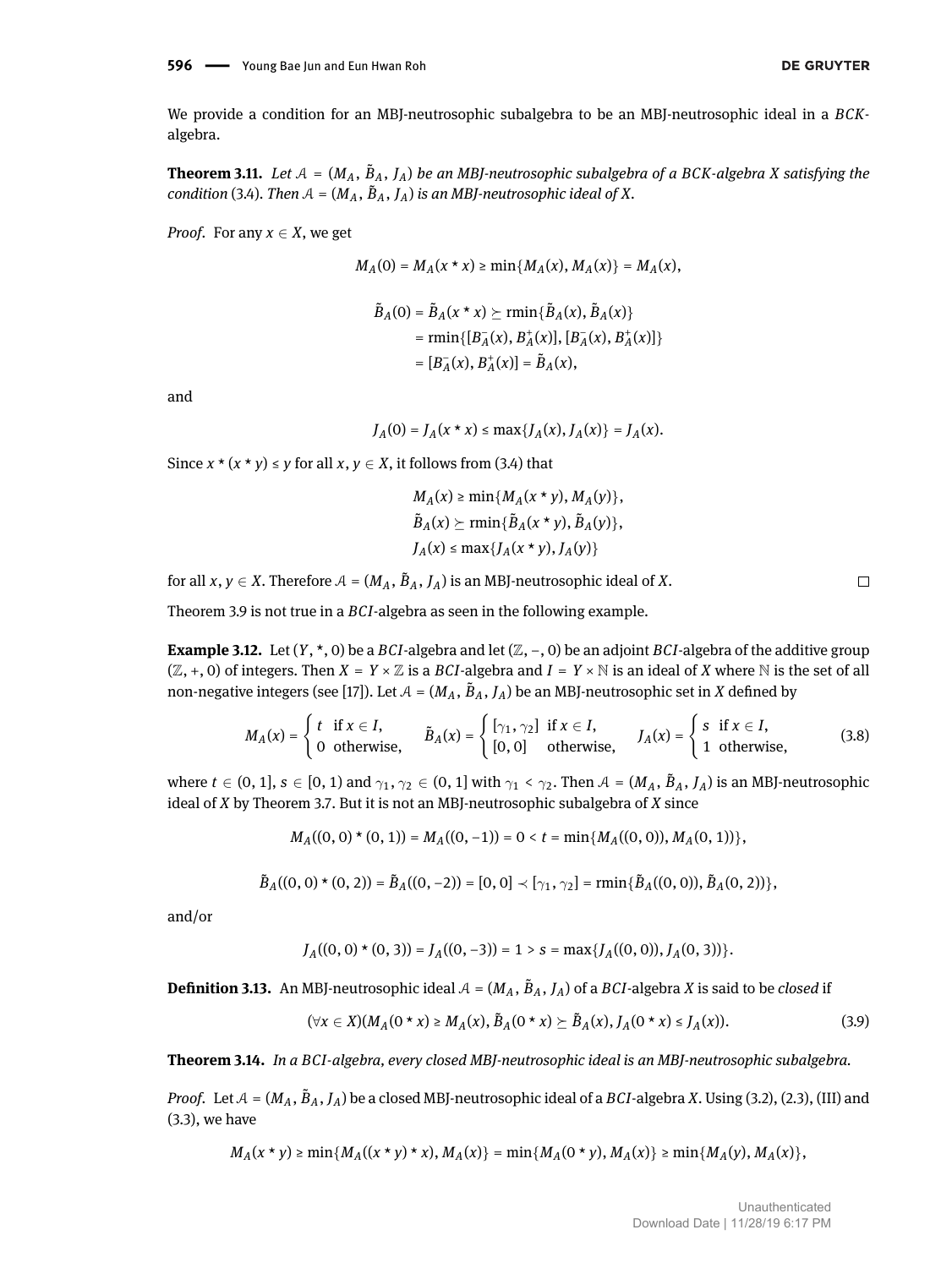$$
\tilde{B}_A(x \star y) \succeq \min\{\tilde{B}_A((x \star y) \star x), \tilde{B}_A(x)\} = \min\{\tilde{B}_A(0 \star y), \tilde{B}_A(x)\} \succeq \min\{\tilde{B}_A(y), \tilde{B}_A(x)\},
$$

and

$$
J_A(x * y) \le \max\{J_A((x * y) * x), J_A(x)\} = \max\{J_A(0 * y), J_A(x)\} \le \max\{J_A(y), J_A(x)\}
$$

for all  $x, y \in X$ . Hence  $\mathcal{A} = (M_A, \tilde{B}_A, J_A)$  is an MBJ-neutrosophic subalgebra of  $X$ .

#### **Theorem 3.15.** *In a weakly BCK-algebra, every MBJ-neutrosophic ideal is closed.*

*Proof.* Let  $A = (M_A, B_A, J_A)$  be an MBJ-neutrosophic ideal of a weakly *BCK*-algebra *X*. For any  $x \in X$ , we obtain

$$
M_A(0 * x) \ge \min\{M_A((0 * x) * x), M_A(x)\} = \min\{M_A(0), M_A(x)\} = M_A(x),
$$

$$
\tilde{B}_A(0 \star x) \succeq \min\{\tilde{B}_A((0 \star x) \star x), \tilde{B}_A(x)\} = \min\{\tilde{B}_A(0), \tilde{B}_A(x)\} = \tilde{B}_A(x),
$$

and

$$
J_A(0 * x) \le \max\{J_A((0 * x) * x), J_A(x)\} = \max\{J_A(0), J_A(x)\} = J_A(x).
$$

Therefore  $A = (M_A, \tilde{B}_A, J_A)$  is a closed MBJ-neutrosophic ideal of X.

**Corollary 3.16.** *In a weakly BCK-algebra, every MBJ-neutrosophic ideal is an MBJ-neutrosophic subalgebra.*

The following example shows that any MBJ-neutrosophic subalgebra is not an MBJ-neutrosophic ideal in a *BCI*-algebra.

**Example 3.17.** Consider a *BCI*-algebra  $X = \{0, a, b, c, d, e\}$  with the \*-operation in Table [5.](#page-9-0) Let  $A = (M_A,$  $\tilde{B}_A$ ,  $J_A$ ) be an MBJ-neutrosophic set in *X* defined by Table [6.](#page-10-0) It is routine to verify that  $A = (M_A, \tilde{B}_A, J_A)$  is an MBJ-neutrosophic subalgebra of *X*. But it is not an MBJ-neutrosophic ideal of *X* since

$$
M_A(d) < \min\{M_A(d \star c), M_A(c)\},\
$$

$$
\tilde{B}_A(d) \prec \min\{\tilde{B}_A(d \star c), \tilde{B}_A(c)\},\
$$

and/or

$$
J_A(d) > \max\{J_A(d \star c), J_A(c)\}.
$$

<span id="page-9-0"></span>**Table 5:** Cayley table for the binary operation "\*".

| $\Omega$ | a           | h             | $\mathcal{C}_{\mathcal{C}}$ | d                | e |
|----------|-------------|---------------|-----------------------------|------------------|---|
| 0        | $\mathbf 0$ | $\mathcal{C}$ | h                           | $\boldsymbol{c}$ | C |
| a        | 0           | C             | b                           | C                | C |
| h        | b           | 0             | C                           | 0                | 0 |
| C        | C           | b             | 0                           | h                | b |
| d        | h           | a             | С                           | 0                | a |
| e        |             | a             | $\boldsymbol{c}$            | a                | 0 |
|          |             |               |                             |                  |   |

 $\Box$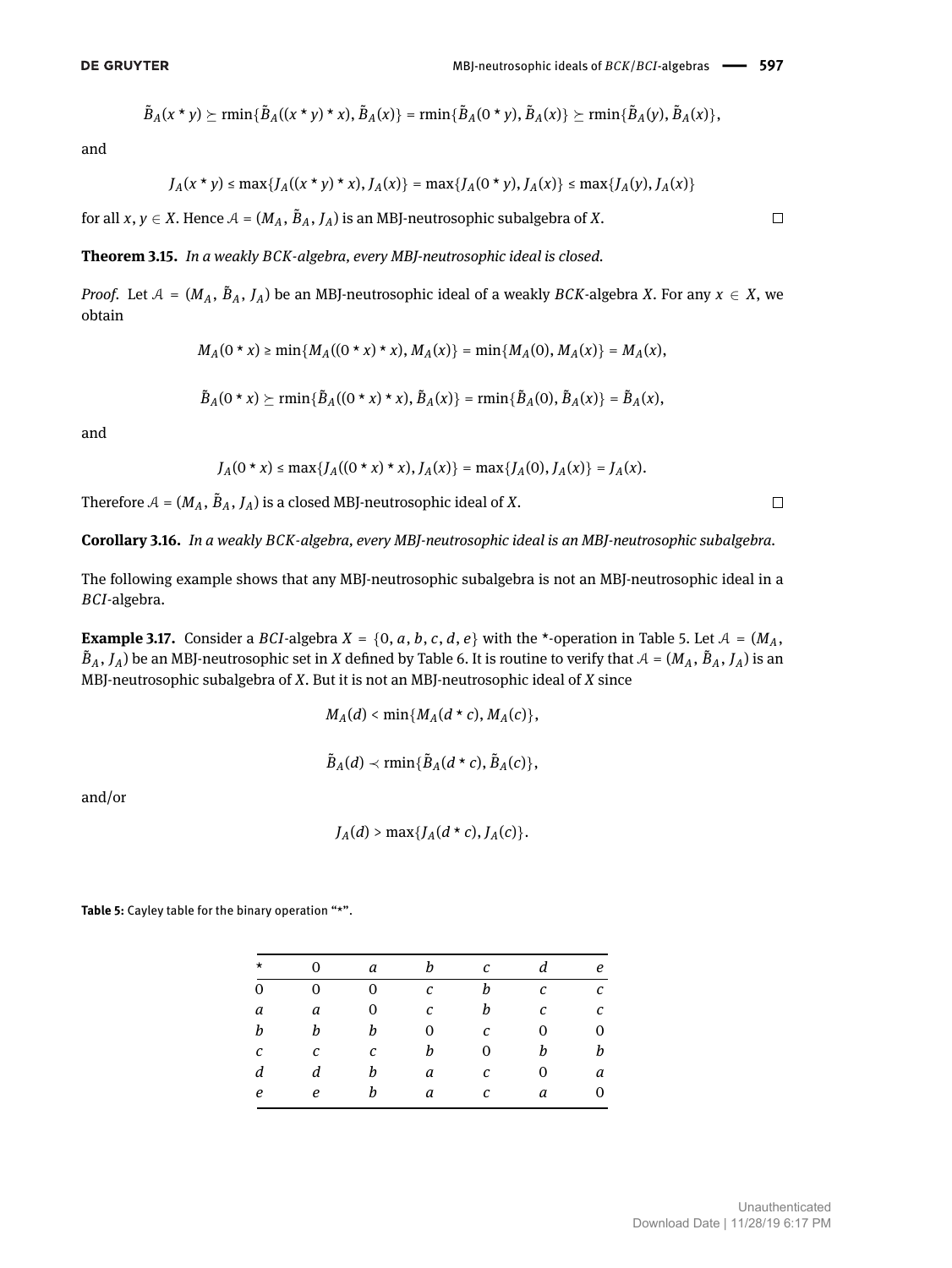<span id="page-10-0"></span>**Table 6:** MBJ-neutrosophic set  $A = (M_A, \tilde{B}_A, J_A)$ .

| X        | $M_A(x)$ | $\tilde{B}_A(x)$ | $J_A(x)$ |
|----------|----------|------------------|----------|
| $\Omega$ | 0.7      | [0.4, 0.9]       | 0.3      |
| a        | 0.4      | [0.04, 0.45]     | 0.6      |
| h        | 0.7      | [0.4, 0.9]       | 0.3      |
| C        | 0.7      | [0.4, 0.9]       | 0.3      |
| d        | 0.4      | [0.04, 0.45]     | 0.6      |
| е        | 0.4      | [0.04, 0.45]     | 0.6      |

**Theorem 3.18.** *In a p-semisimple BCI-algebra X, the following are equivalent.*

- (1)  $A = (M_A, \tilde{B}_A, J_A)$  *is a closed MBJ-neutrosophic ideal of X.*
- (2)  $A = (M_A, \tilde{B}_A, J_A)$  *is an MBJ-neutrosophic subalgebra of X.*

*Proof.* (1)  $\Rightarrow$  (2). See Theorem [3.14.](#page-8-0)

 $(2) \Rightarrow (1)$ . Suppose that  $A = (M_A, B_A, J_A)$  is an MBJ-neutrosophic subalgebra of X. For any  $x \in X$ , we get

 $M_A(0) = M_A(x * x) \ge \min\{M_A(x), M_A(x)\} = M_A(x),$ 

 $\tilde{B}_A(0) = \tilde{B}_A(x * x) \succeq \min\{\tilde{B}_A(x), \tilde{B}_A(x)\} = \tilde{B}_A(x),$ 

and

$$
J_A(0) = J_A(x * x) \le \max\{J_A(x), J_A(x)\} = J_A(x).
$$

Hence  $M_A(0 * x) \ge \min\{M_A(0), M_A(x)\} = M_A(x), \tilde{B}_A(0 * x) \ge \min\{\tilde{B}_A(0), \tilde{B}_A(x)\} = \tilde{B}_A(x)$  and  $J_A(0 * x) \le$  $\max\{J_A(0), J_A(x)\} = J_A(x)$  for all  $x \in X$ . Let  $x, y \in X$ . Then

$$
M_A(x) = M_A(y * (y * x)) \ge \min\{M_A(y), M_A(y * x)\}
$$
  
= min{ $M_A(y), M_A(0 * (x * y))$ }  
 $\ge \min\{M_A(x * y), M_A(y)\},$ 

$$
\tilde{B}_A(x) = \tilde{B}_A(y * (y * x)) \succeq \min{\{\tilde{B}_A(y), \tilde{B}_A(y * x)\}}
$$
\n
$$
= \min{\{\tilde{B}_A(y), \tilde{B}_A(0 * (x * y))\}}
$$
\n
$$
\succeq \min{\{\tilde{B}_A(x * y), \tilde{B}_A(y)\}}
$$

and

$$
J_A(x) = J_A(y * (y * x)) \le \max\{J_A(y), J_A(y * x)\}
$$
  
=  $\max\{J_A(y), J_A(0 * (x * y))\}$   
 $\le \max\{J_A(x * y), J_A(y)\}.$ 

Therefore  $\mathcal{A} = (M_A, \tilde{B}_A, J_A)$  is a closed MBJ-neutrosophic ideal of  $X$ .

Since every associative *BCI*-algebra is *p*-semisimple, we have the following corollary.

**Corollary 3.19.** *In an associative BCI-algebra X, the following are equivalent.*

(1)  $A = (M_A, \tilde{B}_A, J_A)$  *is a closed MBJ-neutrosophic ideal of X.* (2)  $A = (M_A, \tilde{B}_A, J_A)$  *is an MBJ-neutrosophic subalgebra of X.*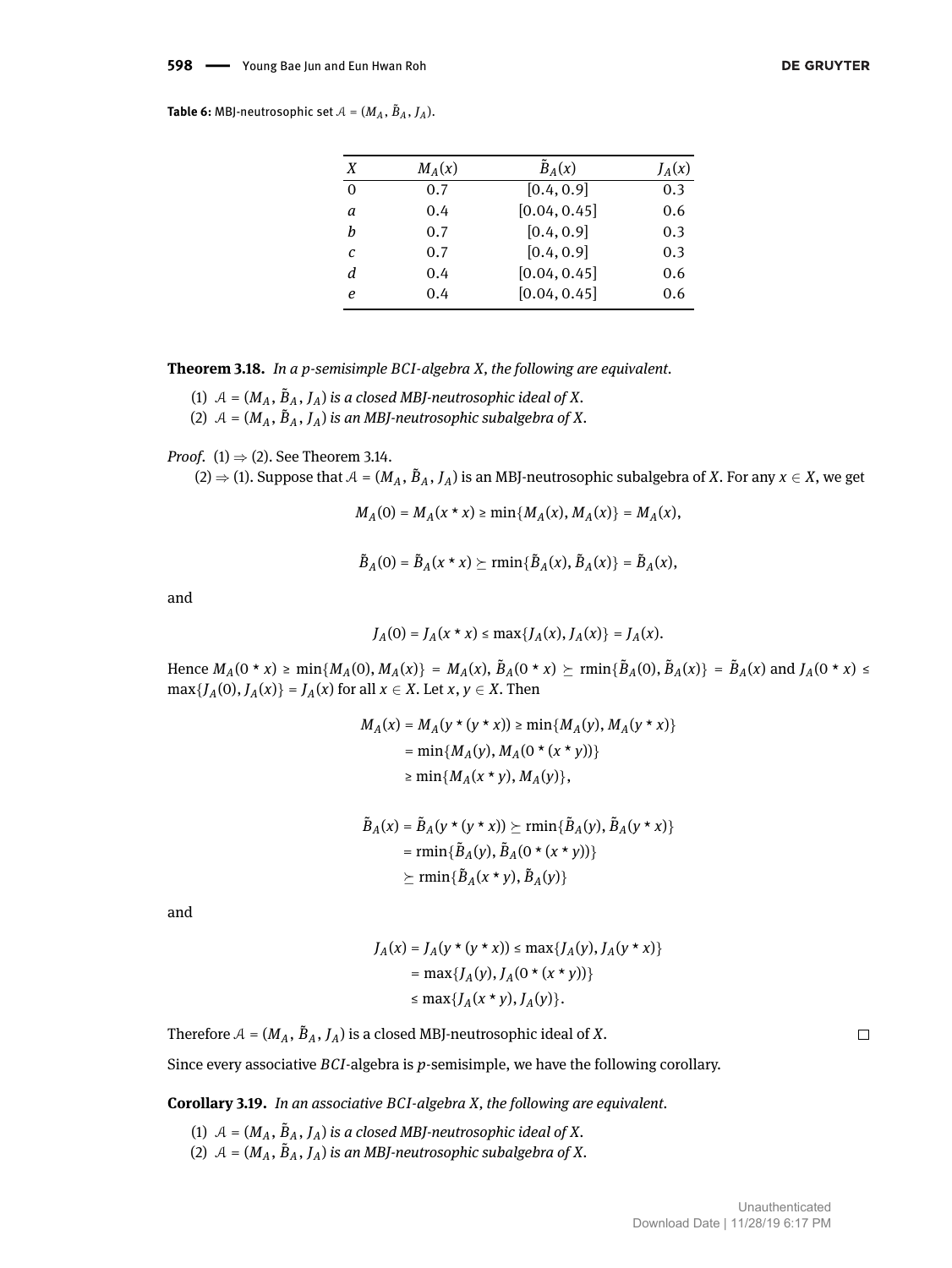**Corollary 3.20.** *In a BCI-algebra X, consider the following conditions*

- (1) *every element x in X is minimal.*
- (2)  $X = \{0 \star x \mid x \in X\}.$ (3)  $(\forall x, y \in X) (x * (0 * y) = y * (0 * x)).$ (4)  $(\forall x \in X)$   $(0 * x = 0 \Rightarrow x = 0)$ . (5)  $(\forall a, x \in X)$   $(a * (a * x) = x)$ .
- (6)  $(\forall a \in X) X = \{a * x \mid x \in X\}.$
- (7)  $(\forall x, y, a, b \in X) ((x * y) * (a * b) = (x * a) * (y * b)).$
- (8)  $(\forall x, y \in X)$   $(0 \star (y \star x) = x \star y)$ .

*If one of the conditions above is valid, then the following are equivalent.*

- (1)  $A = (M_A, \tilde{B}_A, J_A)$  *is a closed MBJ-neutrosophic ideal of X.*
- (2)  $A = (M_A, \tilde{B}_A, J_A)$  *is an MBJ-neutrosophic subalgebra of X.*

**Definition 3.21.** Let *X* be an (*S*)-*BCK*-algebra. An MBJ-neutrosophic set  $A = (M_A, B_A, J_A)$  in *X* is called an *MBJ-neutrosophic* ∘*-subalgebra* of *X* if the following assertions are valid.

$$
M_A(x \circ y) \ge \min\{M_A(x), M_A(y)\},
$$
  
\n
$$
\tilde{B}_A(x \circ y) \ge \min\{\tilde{B}_A(x), \tilde{B}_A(y)\},
$$
  
\n
$$
J_A(x \circ y) \le \max\{J_A(x), J_A(y)\}
$$
\n(3.10)

for all  $x, y \in X$ .

<span id="page-11-0"></span>Lemma 3.22. *Every MBJ-neutrosophic ideal of a BCK/BCI-algebra X satisfies the following assertion.* 

$$
(\forall x, y \in X) (x \leq y \implies M_A(x) \geq M_A(y), \tilde{B}_A(x) \geq \tilde{B}_A(y), J_A(x) \leq J_A(y)). \tag{3.11}
$$

*Proof.* Assume that  $x \le y$  for all  $x, y \in X$ . Then  $x * y = 0$ , and so

$$
M_A(x) \ge \min\{M_A(x \star y), M_A(y)\} = \min\{M_A(0), M_A(y)\} = M_A(y),
$$

$$
\tilde{B}_A(x) \succeq \min\{\tilde{B}_A(x \star y), \tilde{B}_A(y)\} = \min\{\tilde{B}_A(0), \tilde{B}_A(y)\} = \tilde{B}_A(y),
$$

and

$$
J_A(x) \le \max\{J_A(x \star y), J_A(y)\} = \max\{J_A(0), J_A(y)\} = J_A(y).
$$

This completes the proof.

<span id="page-11-1"></span>**Theorem 3.23.** *In an* (*S*)*-BCK-algebra, every MBJ-neutrosophic ideal is an MBJ-neutrosophic* ◦*-subalgebra.*

*Proof.* Let  $A = (M_A, B_A, J_A)$  be an MBJ-neutrosophic ideal of an  $(S)$ -*BCK*-algebra *X*. Note that  $(x \circ y) * x \leq y$ for all  $x, y \in X$ . Using Lemma [3.22](#page-11-0) and [\(3.2\)](#page-3-6) implies that

$$
M_A(x\circ y)\geq \min\{M_A((x\circ y)\star x),M_A(x)\}\geq \min\{M_A(y),M_A(x)\},
$$

$$
\tilde{B}_A(x\circ y) \succeq \min\{\tilde{B}_A((x\circ y)\star x), \tilde{B}_A(x)\}\succeq \min\{\tilde{B}_A(y), \tilde{B}_A(x)\},
$$

and

$$
J_A(x\circ y)\leq \max\{J_A((x\circ y)\star x),J_A(x)\}\leq \max\{J_A(y),J_A(x)\}.
$$

Therefore  $A = (M_A, \tilde{B}_A, J_A)$  is an MBJ-neutrosophic  $\circ$ -subalgebra of *X*.

We provide a characterization of an MBJ-neutrosophic ideal in an (*S*)-*BCK*-algebra.

 $\Box$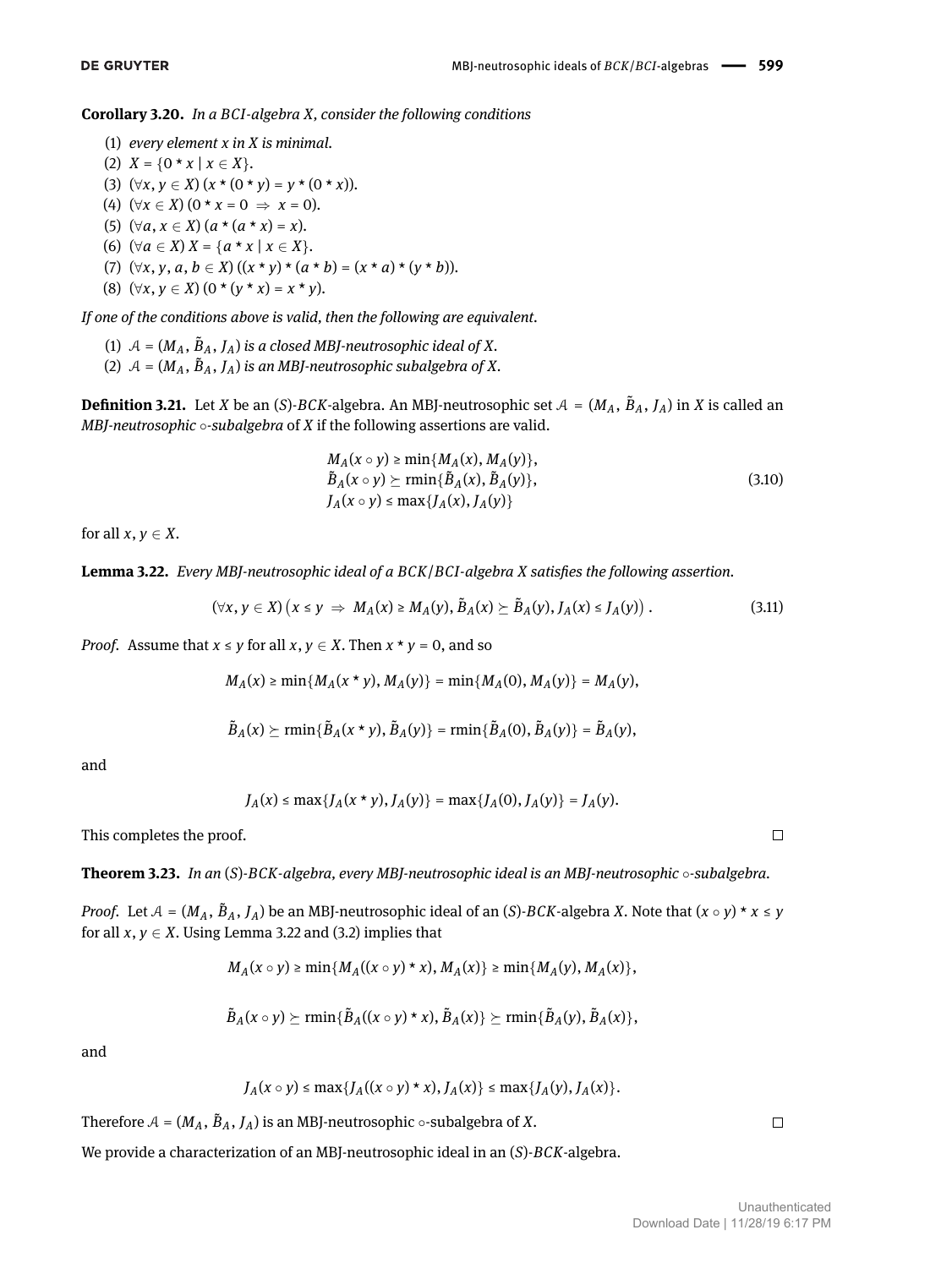**Theorem 3.24.** Let  $A = (M_A, B_A, J_A)$  be an MBJ-neutrosophic set in an (S)-BCK-algebra X. Then  $A = (M_A, B_A, J_A)$  $\tilde{B}_A$  ,  $J_A$ ) is an MBJ-neutrosophic ideal of  $X$  if and only if the following assertions are valid.

$$
M_A(x) \ge \min\{M_A(y), M_A(z)\}, \tilde{B}_A(x) \ge \min\{\tilde{B}_A(y), \tilde{B}_A(z)\}, J_A(x) \le \max\{J_A(y), J_A(z)\}
$$
(3.12)

*for all*  $x, y, z \in X$  *with*  $x \le y \circ z$ .

*Proof.* Assume that  $A = (M_A, B_A, J_A)$  is an MBJ-neutrosophic ideal of *X* and let *x*, *y*, *z*  $\in$  *X* be such that  $x \le y \circ z$ . Using [\(3.1\)](#page-3-2), [\(3.2\)](#page-3-6) and Theorem [3.23,](#page-11-1) we have

<span id="page-12-5"></span>
$$
M_A(x) \ge \min\{M_A(x * (y \circ z)), M_A(y \circ z)\}
$$
  
=  $\min\{M_A(0), M_A(y \circ z)\}$   
=  $M_A(y \circ z) \ge \min\{M_A(y), M_A(z)\},$ 

$$
\tilde{B}_A(x) \succeq \min\{\tilde{B}_A(x * (y \circ z)), \tilde{B}_A(y \circ z)\}
$$
\n
$$
= \min\{\tilde{B}_A(0), \tilde{B}_A(y \circ z)\}
$$
\n
$$
= \tilde{B}_A(y \circ z) \succeq \min\{\tilde{B}_A(y), \tilde{B}_A(z)\},
$$

and

$$
J_A(x) \le \max\{J_A(x * (y \circ z)), J_A(y \circ z)\}
$$
  
= max{ $J_A(0), J_A(y \circ z)$ }  
=  $J_A(y \circ z) \le \max\{J_A(y), J_A(z)\}.$ 

Conversely, let  $A = (M_A, \tilde{B}_A, J_A)$  be an MBJ-neutrosophic set in an (*S*)-*BCK*-algebra *X* satisfying the condition [\(3.12\)](#page-12-5) for all *x*, *y*, *z* ∈ *X* with  $x \le y \circ z$ . Sine  $0 \le x \circ x$  for all  $x \in X$ , it follows from (3.12) that

$$
M_A(0) \ge \min\{M_A(x), M_A(x)\} = M_A(x),
$$

$$
\tilde{B}_A(0) \succeq \min\{\tilde{B}_A(x), \tilde{B}_A(x)\} = \tilde{B}_A(x),
$$

and

$$
J_A(0) \le \max\{J_A(x), J_A(x)\} = J_A(x).
$$

Note that  $x \leq (x * y) \circ y$  for all  $x, y \in X$ . Hence we have

$$
M_A(x) \ge \min\{M_A(x * y), M_A(y)\}, \tilde{B}_A(x) \ge \min\{\tilde{B}_A(x * y), \tilde{B}_A(y)\} \text{ and } J_A(x) \le \max\{J_A(x * y), J_A(y)\}.
$$

Therefore  $A = (M_A, \tilde{B}_A, J_A)$  is an MBJ-neutrosophic ideal of X.

### **References**

- <span id="page-12-0"></span>[1] Zadeh L.A., Fuzzy sets, Information and Control, 1965, 8(3), 338–353.
- <span id="page-12-1"></span>[2] Smarandache F., Neutrosophy, Neutrosophic Probability, Set, and Logic, ProQuest Information & Learning, Ann Arbor, Michigan, USA, 1998.
- <span id="page-12-4"></span>[3] Smarandache F., A unifying field in logics, Neutrosophy: Neutrosophic probability, set and logic, Rehoboth: American Research Press, 1999.
- <span id="page-12-2"></span>[4] Smarandache F., Neutrosophic set, a generalization of intuitionistic fuzzy sets, International Journal of Pure and Applied Mathematics, 2005, 24(5), 287–297.
- <span id="page-12-3"></span>[5] Borzooei R.A., Mohseni Takallo M., Smarandache F., Jun Y.B., Positive implicative neutrosophic ideals in *BCK*-algebras, Neutrosophic Sets and Systems, 2018, 23, 126–141.